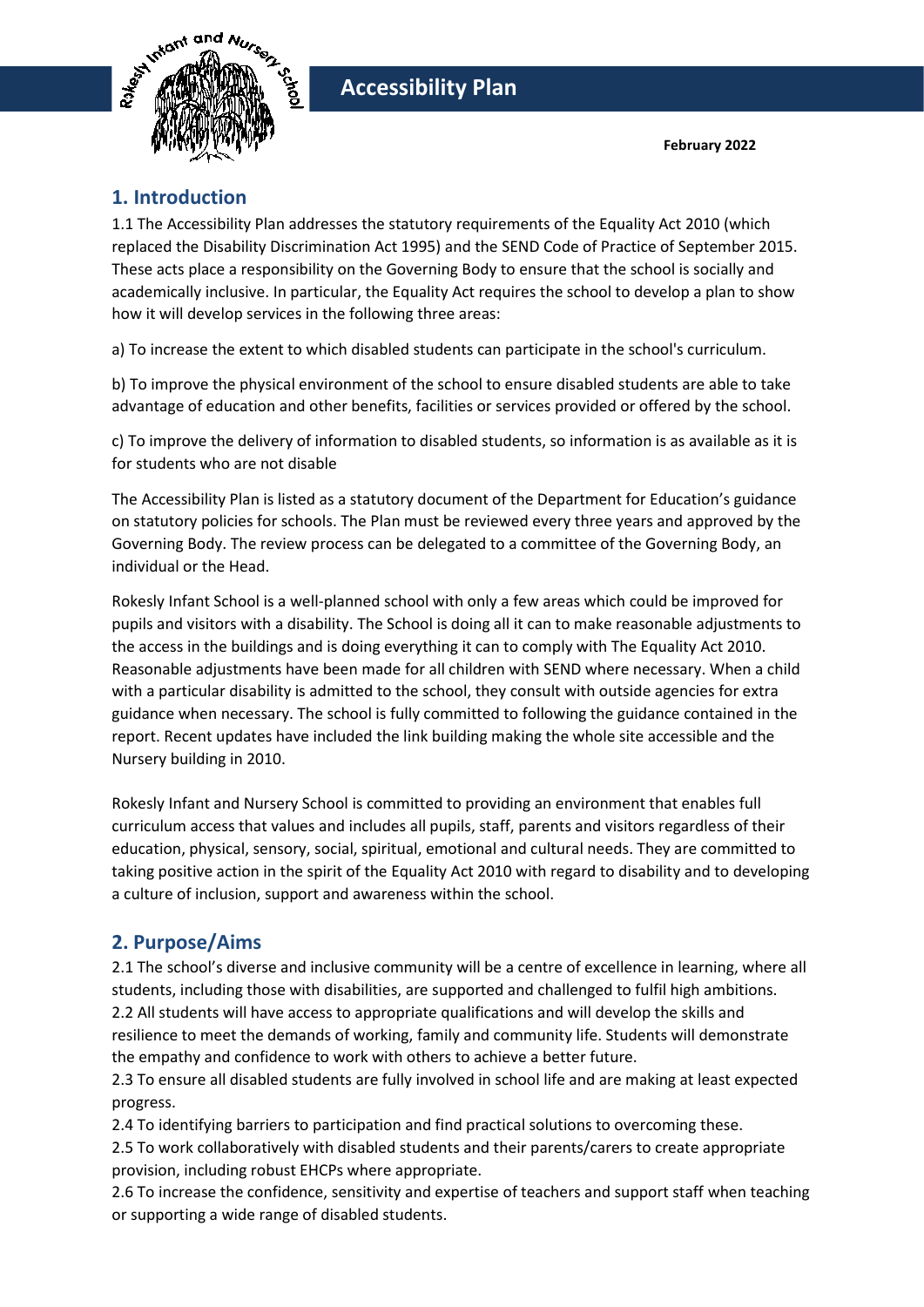2.7 To meet the requirements of the Equalities Act and the SEND Code of Practice in respect of disabled students.

#### **3. Definitions**

3.1 Definition of Disability (Equality Act 2010) "A person has a disability if she or he has a physical or mental impairment that has a substantial and long-term adverse effect on his or her ability to perform normal day-to-day activities."

3.2 Definition of Special Educational Needs (SEND Code of Practice September 2015) A child or young person has special educational needs if he or she has a learning difficulty or disability which calls for special educational provision to be made for him or her. A child or young person has a learning difficulty or disability if he or she:

a) has a significantly greater difficulty in learning than the majority of others of the same age, or b) has a disability which prevents or hinders him or her from making use of facilities of the kind generally provided for others of the same age in mainstream schools. This will include students with medical needs.

#### **4. The Accessibility Plan**

4.1 This plan summarises our development priorities in the three areas specified by the Equality Act (see context above). The school is also committed to making reasonable adjustments for individual students to ensure all students are able to be involved in every aspect of school life, in partnership with their families, and that barriers to learning are removed. a) Increase the extent to which disabled students can participate in the school's curriculum

4.2 Students with SEND (special educational needs or disability) are given access to the curriculum supported by the school's specialist SEND provision and in line with the needs of the individual and the wishes of their parents. Every effort is made to educate students with SEND alongside their peers in a mainstream classroom setting. Where this is not possible, the SENCO consults the student and parents about proposed flexible arrangements.

4.3 The school curriculum is regularly reviewed to ensure that it is accessible to students of all levels and abilities and supports the learning and progress of all students as individuals. This includes learning outside the classroom.

4.4 Our Special Educational Needs Policy, Local Offer and SEN Report outline the provision the school already has in place to support students with SEND. This includes:

a) Identification of SEND at a very early stage through meticulous liaison with appropriate feeder schools supported by individual provision maps and the SEND register.

b) Keeping staff fully informed of the special educational needs/disability of any student in their charge, including sharing progress reports, medical reports and student/parent feedback.

c) Listening to students' and parents'/carers' views and taking them into account in all aspects of school life.

d) Awareness raising programmes for all students about the range of disabilities in the school, in particular creating a very supportive base for each disabled pupil.

e) Regular training opportunities for staff on SEND and appropriate teaching and learning strategies. f) Increasingly specialised in-class support or guidance from trained staff

g) Specific specialist intervention to build skills (particularly for literacy and numeracy) in small groups and/or adapted timetables.

h) Specialist advice from other professionals (e.g., Speech and Language Therapist, School Nurse, Occupational Therapist) on how to adapt the curriculum and teaching strategies for individuals.

i) Specific target setting and monitoring to ensure all students with SEND make at least expected progress and accelerated progress in intervention groups.

j) Ready access for parents to staff, with partnerships supported by ongoing home-school liaison.

k) A structured and dedicated transition programme (into Year 3) for vulnerable students

l) Training for all staff from specialist autism provision staff on teaching and learning strategies for students with autism.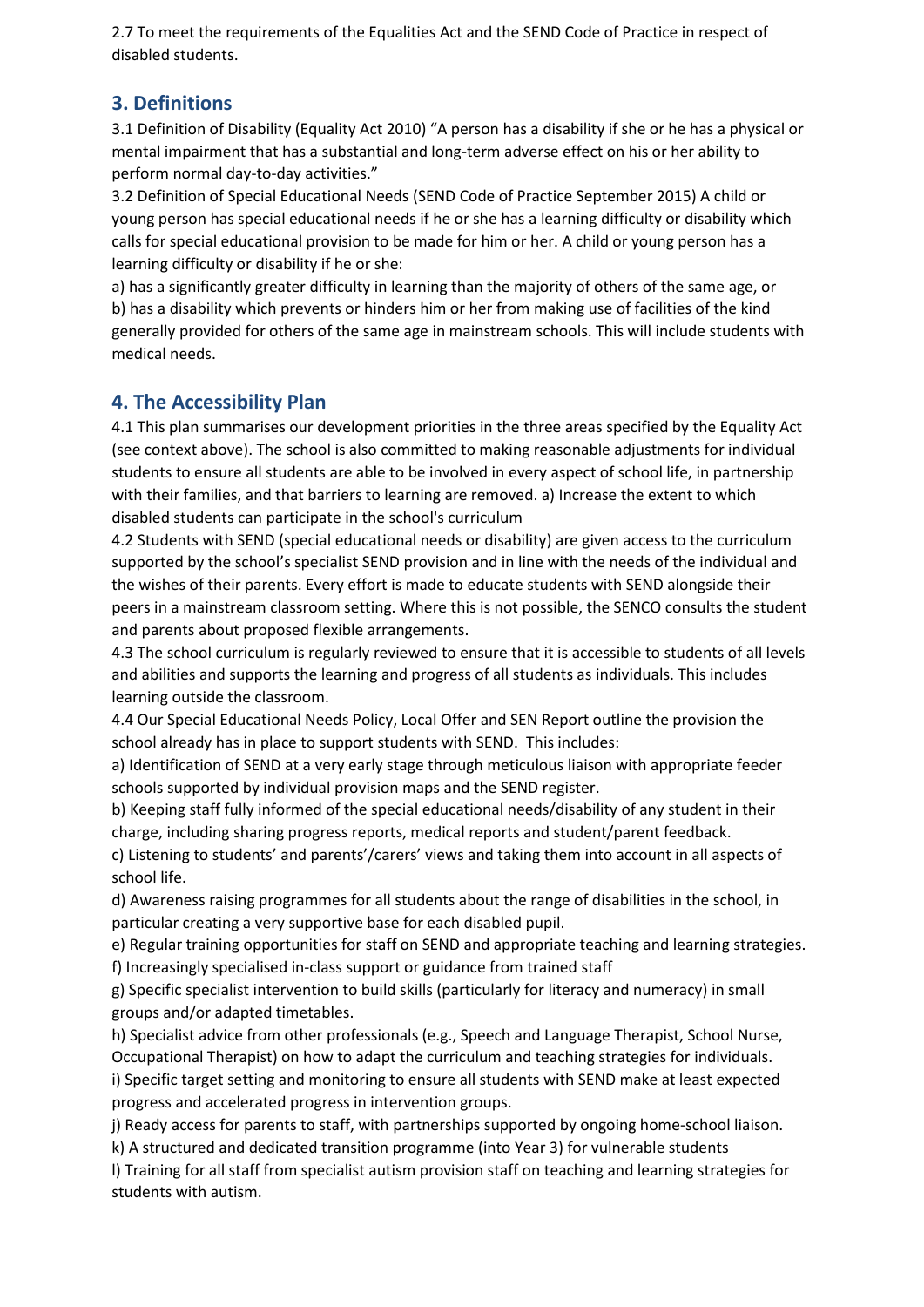4.5 The school environment already incorporates many features to ensure accessibility to students with disabilities. These include:

a) Lifts

b) A specialist SEND area, with small, quiet and calm learning spaces

c) Accessible toilets

d) Features that improve acoustics

e) Customised furniture and/or equipment

f) Specialist resources, including digital technologies

g) Guiding in emergency evacuation

4.6 In addition, teachers are given advice on how to move and arrange furniture, manage lighting, noise and visual stimulus, how to create visual timetables etc., so that individual students' needs are met. Similar attention is given to how students' needs can be met on school journeys and visits. Further development

4.7 The school carries out an accessibility audit every three years in advance of reviewing this policy. The last audit was undertaken by EA Audits Ltd.

4.8 The school is also committed to ensuring full accessibility in any future new build. c) Improve the delivery to disabled students of information which is readily accessible to students who are not disabled

4.9 Teachers and TLAs consider the needs of each SEND student and provide accessible learning resources for them. The increasing use of Interactive Whiteboards and other digital technologies have diversified the ways in which information is presented to all students. Visual and audio information is now as common as written information.

4.10 In addition, the school makes the following available as appropriate:

a) Differentiated resources with particular attention to reading age, plain English, images and layout. b) Laptops and other digital technologies.

c) Coloured overlays for text. d) Tactile resources.

e) Readers and/or scribes in exams, where appropriate

#### **5. Responsibilities**

5.1 All staff are responsible for removing barriers to learning for disabled pupils.

5.2 All leaders are responsible for improving accessibility within their area of responsibility.

5.3 The Governing Body is responsible for the approval of this plan.

5.4 The Head teacher is responsible for ensuring the resourcing, implementation and updating of this plan.

5.5 The SENCO is responsible for ensuring that all current students' needs are covered by this plan and for monitoring the effectiveness of the plan in meeting disabled students' needs.

#### **6. Review**

6.1 This Accessibility Plan has the status of a policy of the Governing Body and is reviewed every 3 years. **This plan will be reviewed in response to Accessibility audit**

Signed by

| <b>Head Teacher</b><br><u> 1980 - Jan Barbara Barbara, manazarta da </u> | Date: |  |
|--------------------------------------------------------------------------|-------|--|
|                                                                          |       |  |
| SENCo                                                                    | Date: |  |
|                                                                          |       |  |
| Governor                                                                 | Date: |  |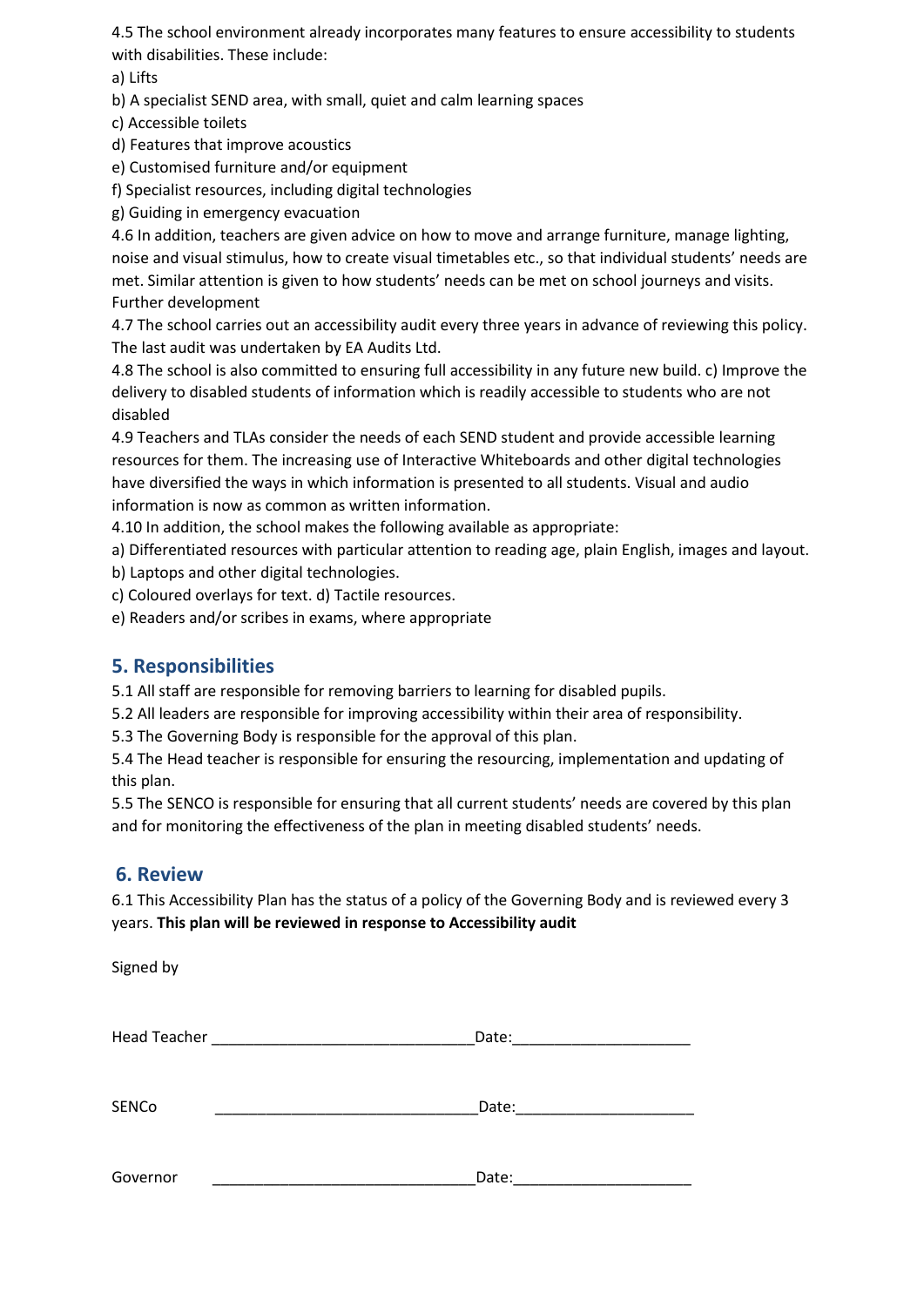# **Accessibility Audit Findings**

An Accessibility Audit of Rokesly Infant and Nursery School was commissioned by Grant Bright, Headteacher. The audit visit took place on 02/12/2021. Further information was obtained from the school website and by pre-visit questionnaire.

| 10.1 | <b>Access to Information</b>                              | Compliant                                                                      |
|------|-----------------------------------------------------------|--------------------------------------------------------------------------------|
|      | Staff Training - inc. disability awareness                |                                                                                |
|      | Information sharing                                       | Maintain existing action and processes.                                        |
|      | Website and social media content                          |                                                                                |
|      | Staff familiarity with technologies/strategies to support |                                                                                |
|      | people with disabilities (inc. visual impairment)         |                                                                                |
|      | Complaints process                                        |                                                                                |
| 10.2 | <b>Access to site and facilities</b>                      | Compliant                                                                      |
|      | Internal movement - corridors, stairs, lifts              |                                                                                |
|      | Security gates and barriers                               | Maintain existing action and processes.                                        |
|      | <b>Medical facilities</b>                                 |                                                                                |
|      | Lighting and internal décor                               |                                                                                |
|      | Dining, catering, outdoor and social spaces               |                                                                                |
|      | Teaching and study spaces                                 |                                                                                |
| 10.2 | <b>Access to site and facilities</b>                      | Improvement recommended                                                        |
|      | Accessible toilets                                        | Provide signage to direct visitors to the                                      |
|      |                                                           | accessible toilet.                                                             |
|      |                                                           | Install coat hooks at an accessible height                                     |
|      |                                                           | in all of your accessible toilets.                                             |
|      |                                                           |                                                                                |
| 10.2 | <b>Access to site and facilities</b>                      | Improvement recommended                                                        |
|      | Access through site to reception, reception facilities    | The main entrance door is the original                                         |
|      | Accessible toilet                                         | door to the building and consists of two                                       |
|      | Doors (Front entrance door)                               | heavy wooden doors. There are no                                               |
|      |                                                           | vision panels. There is a small step but a                                     |
|      |                                                           | portable ramp is available.                                                    |
|      |                                                           | We suggest a new entrance be built as                                          |
|      |                                                           | the holding area inside is very small. We<br>consider this to be a matter of   |
|      |                                                           |                                                                                |
|      |                                                           | importance.                                                                    |
|      |                                                           | Additionally, on entering through the                                          |
|      |                                                           | main wooden doors the reception area<br>is small and has another heavy door to |
|      |                                                           |                                                                                |
|      |                                                           | gain access to the inside of the school.<br>A wheelchair user cannot enter the |
|      |                                                           | main entrance unaided.                                                         |
|      |                                                           |                                                                                |
| 10.2 | <b>Internal Signage</b>                                   | Improvement recommended                                                        |
|      | Readability and situation of information signs            | Signs in uppercase do not conform to                                           |
|      |                                                           | the Equality Act 2010 as they are                                              |
|      |                                                           | potentially confusing to those with a                                          |
|      |                                                           | visual impairment. Any new signs should                                        |
|      |                                                           | be designed to meet requirements of                                            |
|      |                                                           | the Sign Design Guide - Published by the                                       |
|      |                                                           | JMU & Sign Design Society                                                      |
| 10.3 | <b>Access to education</b>                                | Compliant                                                                      |
|      | Pre-admission visits                                      | Maintain existing action and processes.                                        |
|      | Safeguarding                                              |                                                                                |
|      | Pupils with temporary, emerging or ongoing Health Care    |                                                                                |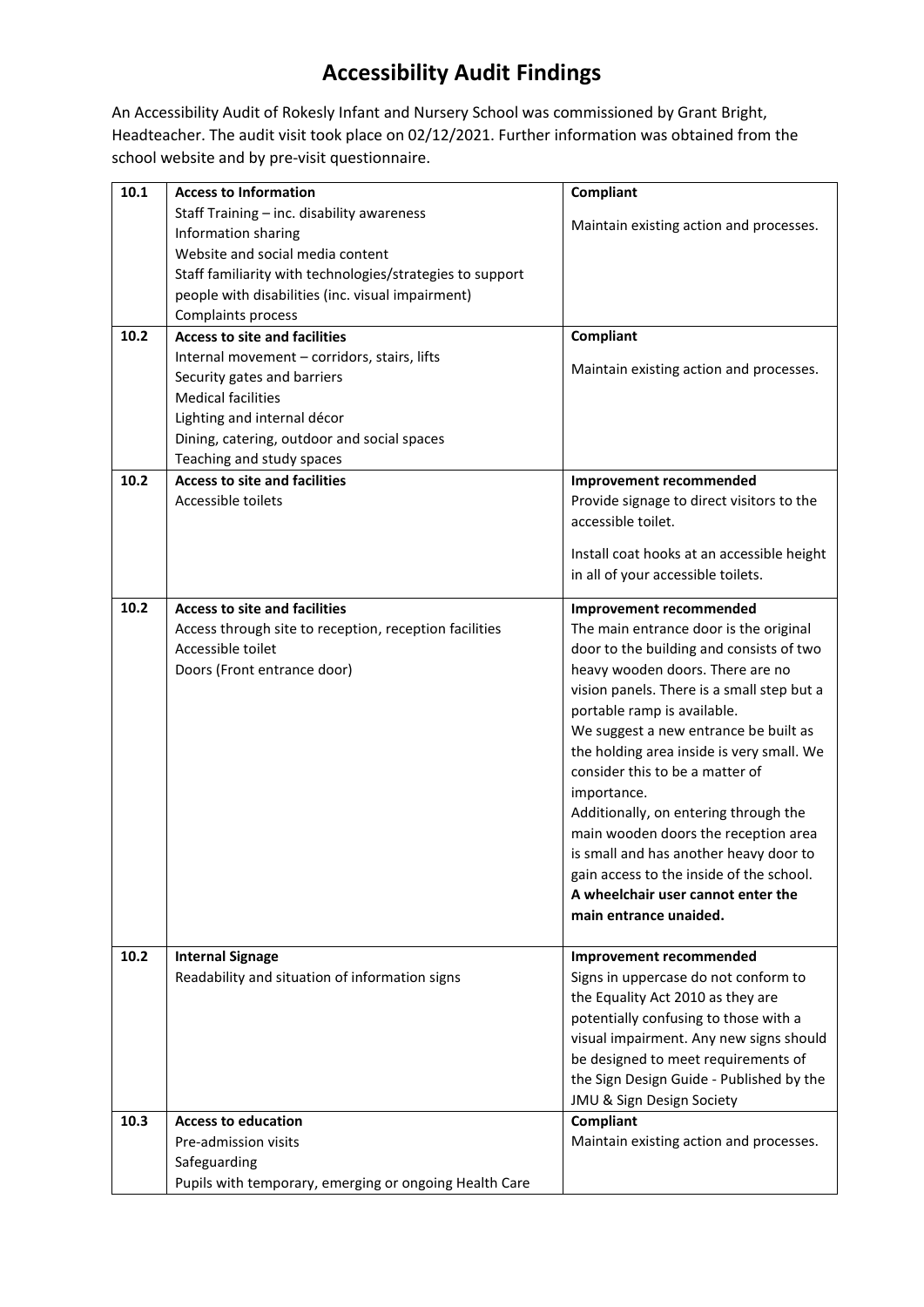|      | <b>Needs</b>                                                 |                                          |
|------|--------------------------------------------------------------|------------------------------------------|
|      | Access to the curriculum                                     |                                          |
|      | Lesson planning and support for pupils with SEND             |                                          |
|      | Access to Educational Visits and Extra Curricular Activities |                                          |
|      | <b>Pupil Outcomes</b>                                        |                                          |
|      | Staffing & Leadership                                        |                                          |
| 10.3 | <b>Access to education</b>                                   | Improvement recommended                  |
|      | Training of staff and stakeholders                           | Provide training in disability awareness |
|      |                                                              | to staff, governors and pupils.          |